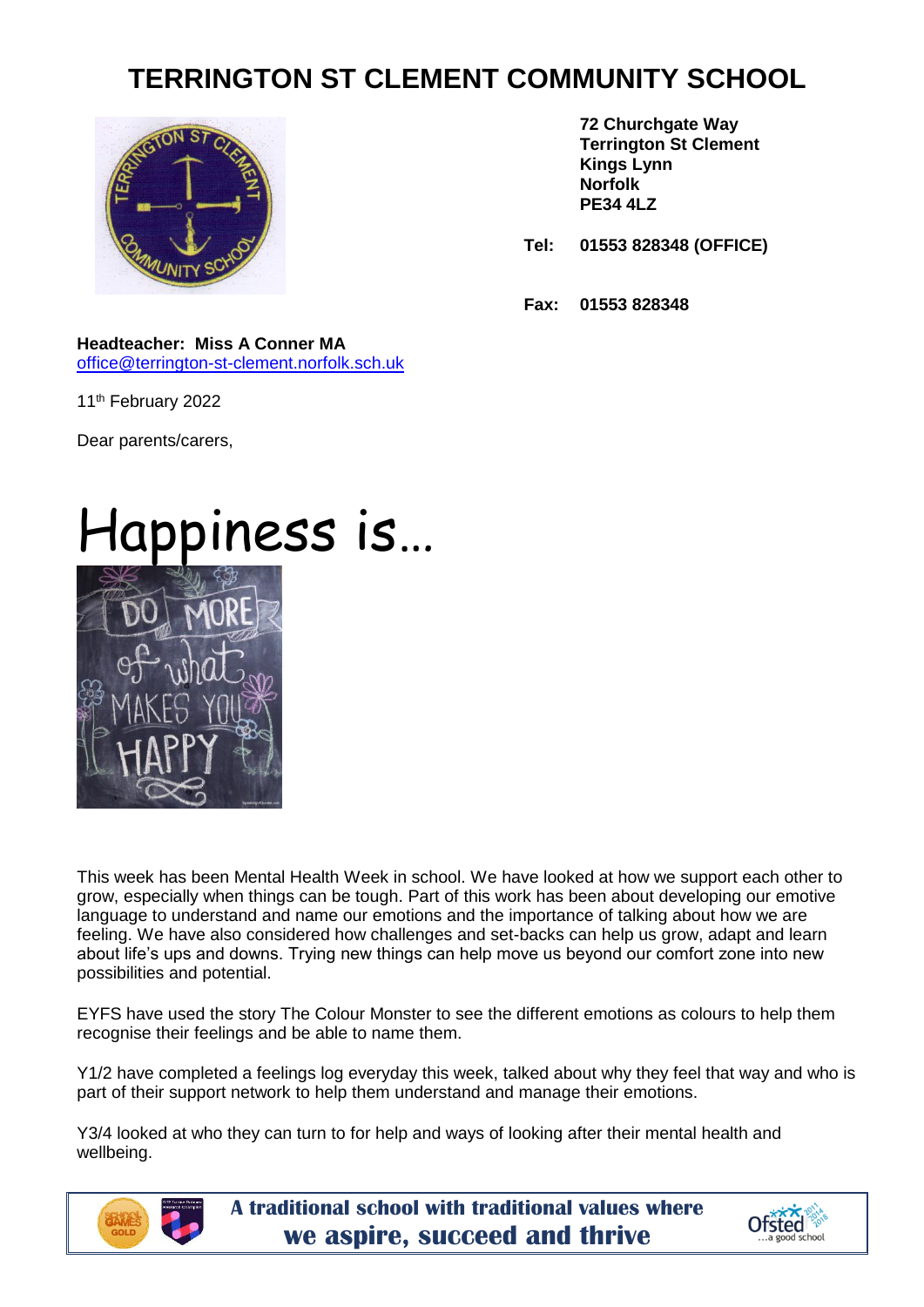Y5/6 have shared tips on wellbeing, how to keep well and also about developing support bubbles.

Teddy, our reading therapy dog, has also been in as part of wellbeing this week.

Emotional growth is often a gradual process that happens over time, and sometimes we might feel a bit 'stuck'. All of the emotions are important, and make us who we are. Happiness is a wonderful emotion. As a parent/carer we hope for this for our children. Big moments are exciting, but small moments are just as precious.

Our half term project this time, Happiness is…, is about encouraging children to take some time and space to find little happinesses in everyday life and share their enthusiasm and things that give them joy. The aim is to help children find the little happinesses and learn to use these to help and support their wellbeing.

We would like children to create a poster to share what makes them happy. On their poster they could draw pictures, add captions and labels, include a list or write a poem about what makes them happy. We have sent them home with their own pack of crayons to use. After half term we will then display these around school to share all of their ideas.

Yours sincerely

/ Adams

Miss Adams